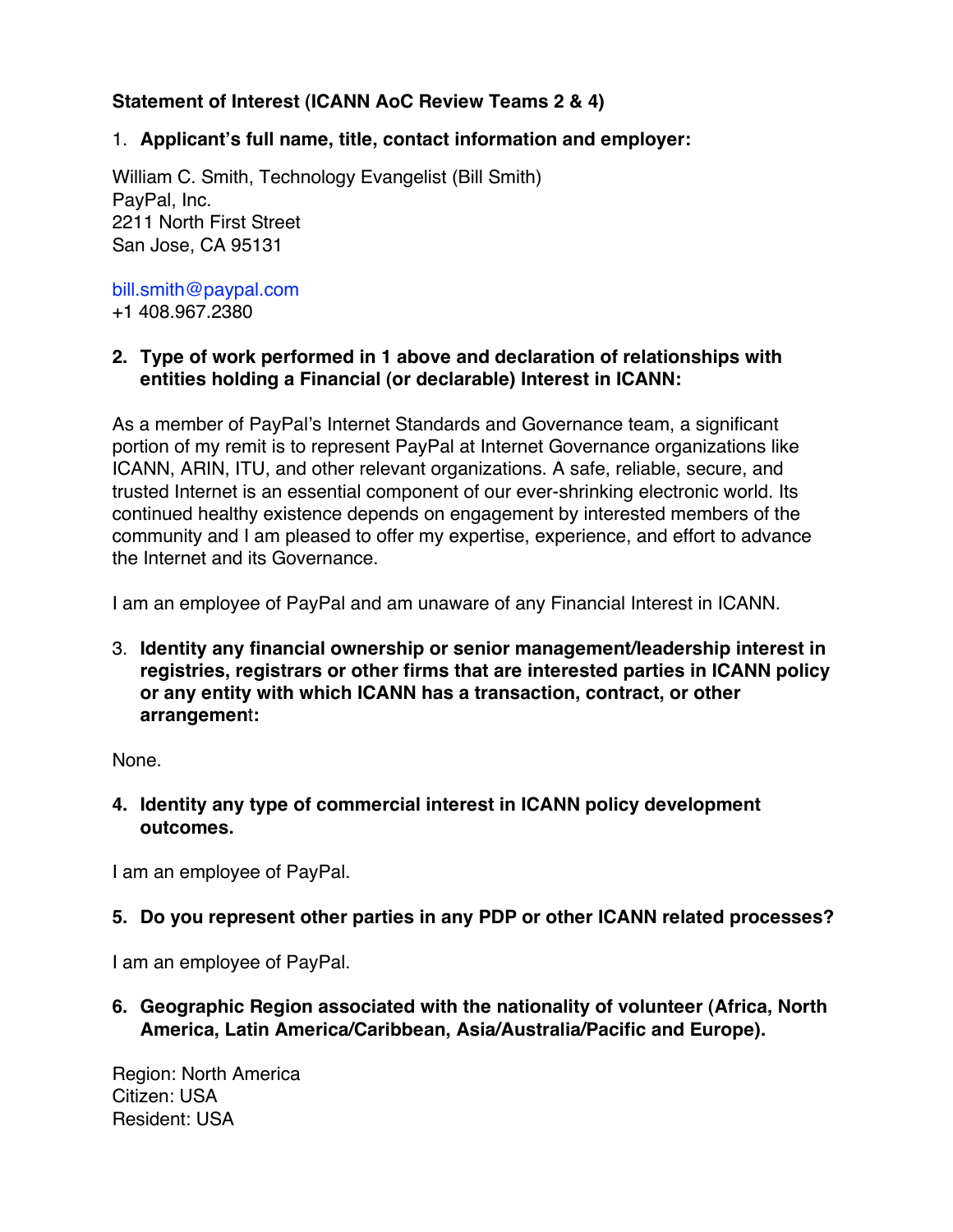#### **7. Stakeholder Group(s) AC's or SO's in which I volunteer or currently participate within ICANN:**

GNSO.

#### **8. Attestation that the applicant is able and willing to commit an estimated average of about ten hours per week during the review period, in addition to participating in face to face review team meetings:**

I am willing and able to spend an average of 10 hours per week on the Review task and to participate in face to face meetings as required. PayPal is supportive of my application to and participation in these Review Teams.

# **9. Statement about the applicant's knowledge of the ICANN community's structures and operations and any participation therein;**

With Brussels my first in-person ICANN meeting, I am a relative newcomer to ICANN. However, I have 15 years experience participating in the bottoms-up, multi-stakeholder environments of several Internet Standards organizations and trade associations. I have both breadth and depth of knowledge from that participation and am applying that knowledge as I navigate the ICANN waters. While I find certain things unique to ICANN and the GNSO, the majority of the structures, processes, and operations are quite familiar to me.

I have experienced a number of different organizations with disparate cultures and have adapted to each quickly, with the support of others. I rely on my PayPal colleagues to provide background and supporting information on Security and WHOIS issues and I will look to ICANN staff and participants to guide me through some of the unique features of this organization.

Given my background, I can offer a relatively independent review but one that is tempered by relevant experience.

## **10.Statement about the applicant's specialized expertise of relevance to the responsibilities of the review team in question:**

I am classically trained as a Computer Scientist and have spent some 30 years practicing my trade, in most instances aided by the Internet. I have seen the Internet evolve and grow from use by a few individuals at a smattering of institutions connected via less-than-reliable (by today's standards) IMPs to its current position as an essential communication medium used by a substantial portion of the world's population. The skills I have acquired in my professional and volunteer career make me uniquely qualified to sit on an ICANN Review Team.

I have the technical expertise to understand all aspects of Internet technologies and the